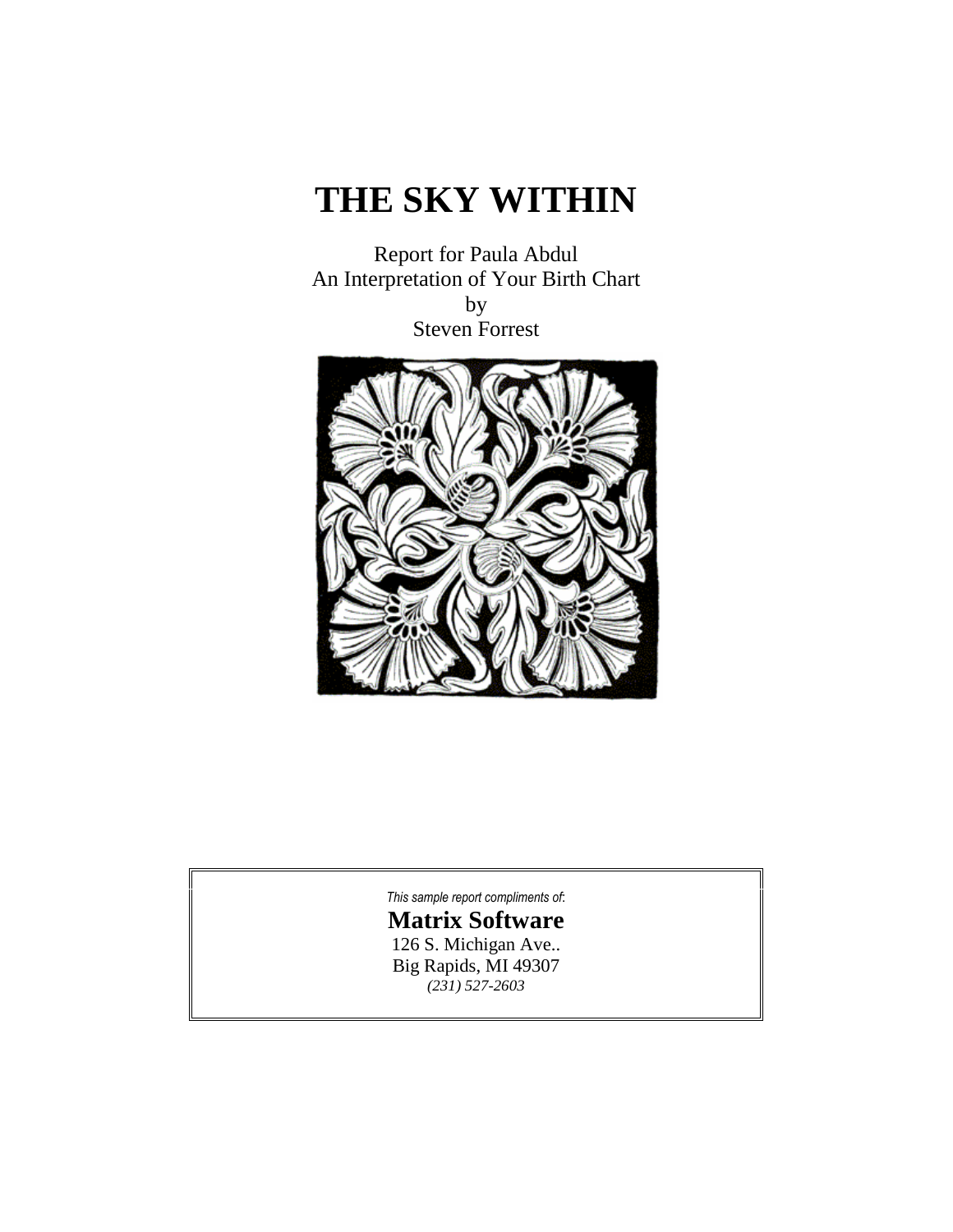# **The Sky Within**

# **Paula Abdul Jun 19, 1962 02:32:00 PM PDT +07:00 Los Angeles, CA 118W14'34" 34N03'08"**

| <b>Planet</b> | <b>Sign</b> | <b>Position</b>       | House             | <b>House Cusps</b>                    |
|---------------|-------------|-----------------------|-------------------|---------------------------------------|
| Sun           | Gemini      | $28^{\circ}$ Ge06'    | 09 <sub>th</sub>  | 01 18°Li49'                           |
| Moon          | Capricorn   | $21^{\circ}$ Cp09'    | 04th              | 02 16°Sc57'                           |
| Mercury       | Gemini      | $11^{\circ}$ Ge51'    | 08 <sub>th</sub>  | 03 17°Sg54'                           |
| Venus         | Leo         | $03^{\circ}$ Le $09'$ | 10 <sub>th</sub>  | 04 20°Cp42'                           |
| Mars          | Taurus      | $16^{\circ}$ Ta $11'$ | 08 <sub>th</sub>  | 05 23°Aq13'                           |
| Jupiter       | Pisces      | $12^{\circ}$ Pi $26'$ | 0.5 <sub>th</sub> | 06 23°Pi03'                           |
| Saturn        | Aquarius    | $10^{\circ}$ Aq44' R  | 04th              | $07 \text{ } 18^{\circ} \text{Ar}49'$ |
| <b>Uranus</b> | Leo         | $27^{\circ}$ Le $20'$ | 11 <sub>th</sub>  | 08 16°Ta57'                           |
| Neptune       | Scorpio     | $11^{\circ}$ Sc00' R  | 01st              | $09\;17^{\circ}\text{Ge}54'$          |
| Pluto         | Virgo       | $07^{\circ}$ Vi46'    | 11th              | 10 20°Ca42'                           |
| Midheaven     | Cancer      | $20^{\circ}$ Ca42'    |                   | 11 23°Le13'                           |
| Ascendant     | Libra       | $18^{\circ}$ Li49'    |                   | $12.23^{\circ}$ Vi $03'$              |

*Planets within orb of 1.5 degrees of the following house cusp are displayed and interpreted as being in that house, except the Ascendant which uses 3 degrees.*

*Orb Conjunctions with Sun or Moon are 8 degrees. All orbs are set according to Steven Forrest's methods.*

© Copyright 1985-2003 Matrix Software, Inc.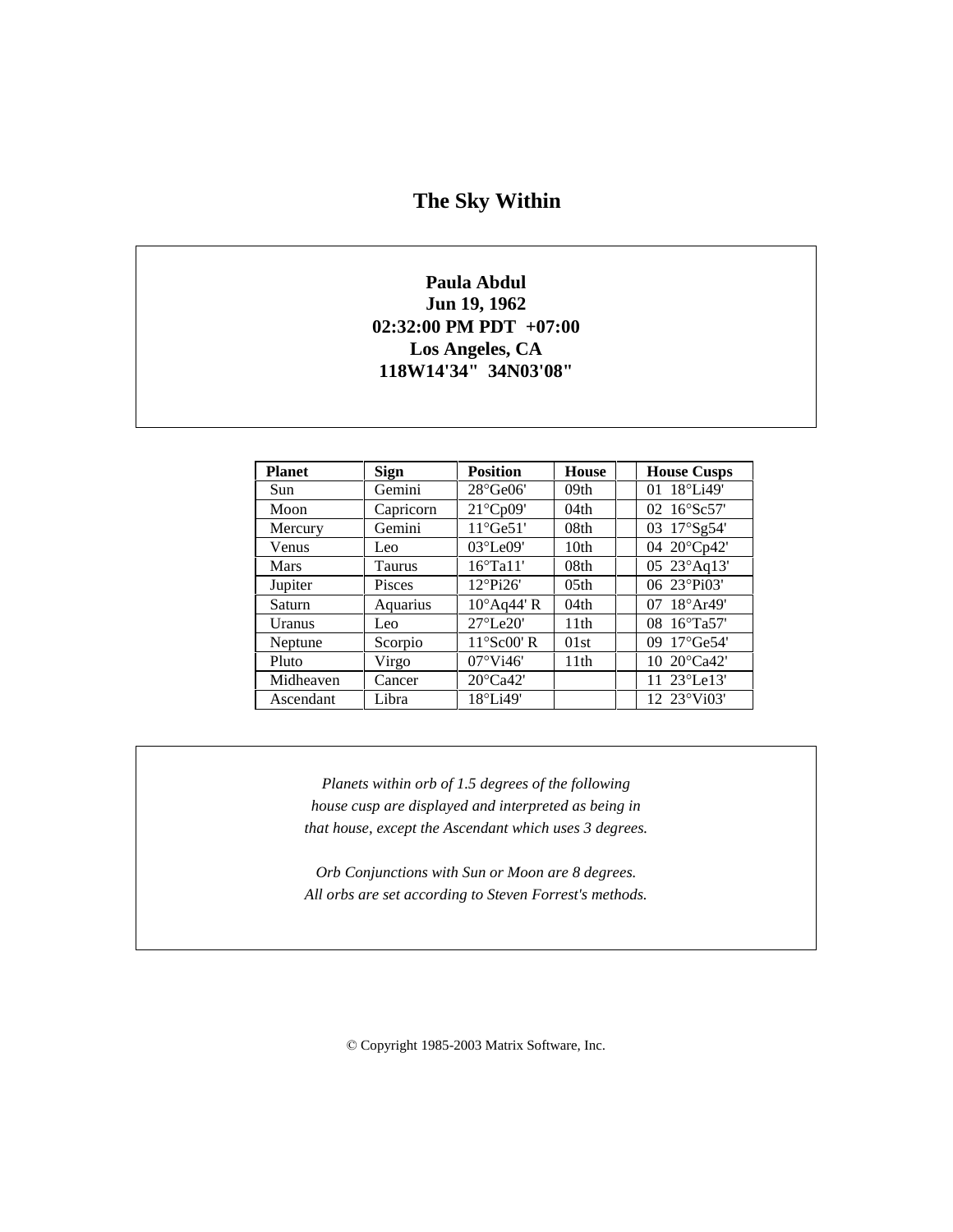# **THE SKY WITHIN**

#### by Steven Forrest

### **Using Your Birthchart as a Spiritual Guide**

A woman has a baby and is blissful about it. Another one does the same, and spends the rest of her life dreaming about how she might have been a ballerina. The same choice: having a kid. But only one smiling woman.

Nobody has a generic formula for happiness, at least not one that does the trick for everyone. That's where astrology comes in.

The birthchart, stripped to bare bones, is simply a description of the happiest, most fulfilling life that's available to you... personally. It spells out a set of strategies you can use to avoid boring routines, bad choices, and dead ends. It lists your resources. And it talks about how your life looks when you're misusing the resources and distorting the strategies -- shooting yourself in the foot, in other words.

All from a map of the sky?

Hard to believe. But think for a minute...

"How canthe planets possibly affect us? They're millions of miles away." Astrology's critics are fond of rolling out that argument. But it doesn't hold water. Go out and gaze at the moon. What's really happening? Incomprehensible energies are plunging across a quarter million miles of void, crashing through your eyeballs and creating electrochemical changes in your brain. We call the process "seeing the moon." Certainly the planets affect us. The question is where do we draw the boundaries around those effects?

Let's go a step further.

Open your eyes on a starry night. What do you see? A vast, luminous space, full of shadows and light. Now close your eyes so tight they ache. Where are you now? What do you see? Again, a vast, luminous space, full of shadows and light. Consciousness and cosmos are structured around the same laws, follow the same patterns, and even feel pretty much the same to our senses.

"As above, so below." Just as the starry night awes us with its vastness, there's something infinitely deep inside you, a place you go when you close your eyes, a place that's beyond being an Aries or a Gemini or even a specific gender. At the most profound level, a birthchart is a map back to that magical center. It describes a series of earthly experiences which, if you're brave and open enough, will trigger certain states of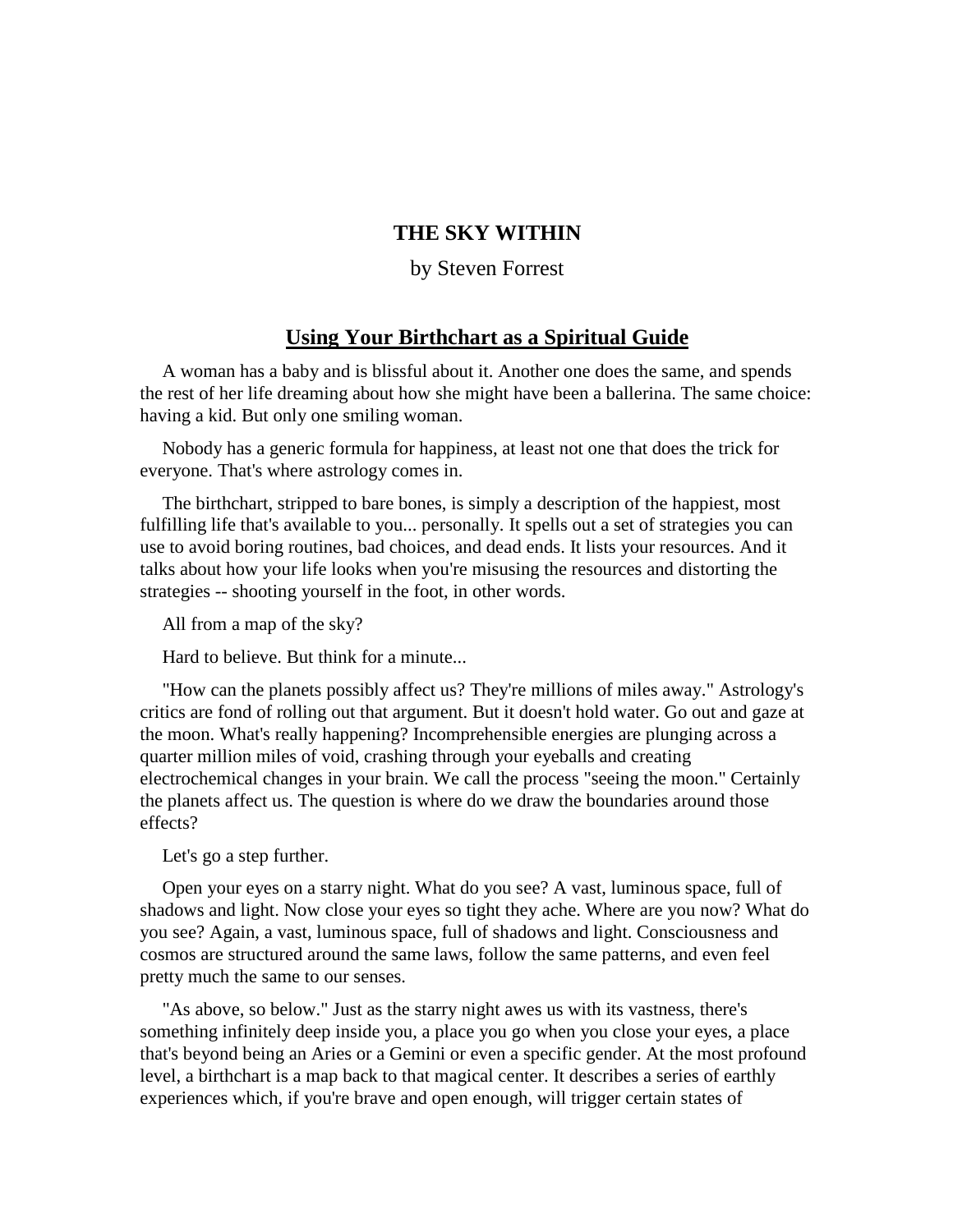consciousness in you -- states that operate like powerful spiritual catalysts, vaulting you into higher levels of being.

In the pages that follow, you'll tour your personal birthchart. But don't expect the usual "Scorpios are sexy" stuff. You are a mysterious being in a mysterious cosmos. You're here for just a little while, a blink of God's eye. You face a monumental task: figuring out what's going on! In that spiritual work, astrology is your ally. How will it help?

Certainly not by pigeon-holing you as a certain "type."

Astrology works by reminding you who you are, by warning you about the comforting lies we all tell ourselves, and by illuminating the experiences that trigger your most explosive leaps in awareness.

After that, the rest is up to you.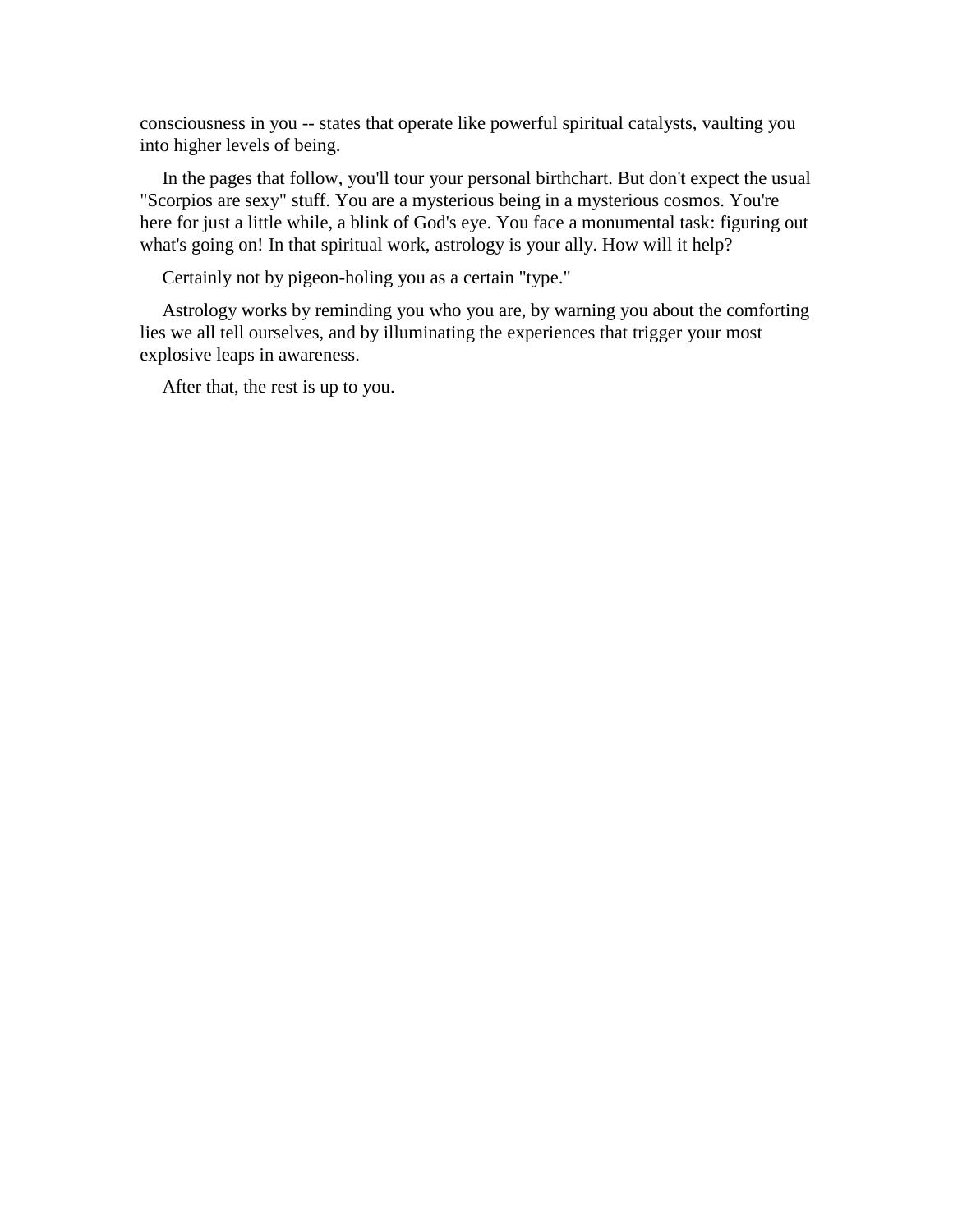#### **YOUR TEN TEACHERS**

Freud divided the human mind into three compartments: ego, id, and superego. Astrologers do the same thing, except that our model of the mind differs from Freud's in two fundamental ways. First, it's a lot more elaborate. Instead of three compartments, we have ten: Sun, Moon, and the eight planets we see from Earth. As we'll discover, each planet represents more than a "circuit" in your psyche. It also serves as a kind of "Teacher," guiding you into certain consciousness-triggering kinds of experience.

The second difference between astrology and psychology is that astrology's mind-map, unlike Freud's, is rooted in nature itself, just as we are.

The primary celestial teacher is the Sun. What does it teach? Selfhood. Vitality. How to keep the life-force strong in yourself. If the Sun grew dimmer, so would all the planets -- they shine by reflecting solar light. Similarly, if you fail to stoke the furnaces of your own inner Sun, then you'll simply be "out of gas." All your other planetary functions will suffer too.

How do we learn this teacher's lessons?

Start by realizing that when you were born the Sun was in Gemini.

Wonder, amazement, astonishment, a sense of the miraculous -- those states of consciousness are the best of what Gemini symbolizes. Although this is an Air sign and therefore rather mental in its orientation, the Twins represent something more primal than thinking. They represent perception itself: all the raw, undigested stuff that pours in through our senses. Thinking too much about that material removes us from its immediate, moment-to-moment reality. We start to inhabit theories instead of the actual world of perception. "Authority" creeps in. So does "rightness." And "mental clarity." And the Twins wither. Nourish your Geminian energies with an endless diet of newness and change. They're hungry for anything they've not seen or felt before. Feed them! Give them conversation, books, travel, education... anything but boredom.

With your Sun in Gemini, you're blessed with high levels of physical and mental energy. Use them! There's a quickness about you, an aliveness to the moment. People probably imagine you to be younger than you really are. Your deepest nature is driven by one force above all others: curiosity. You're happiest when faced with surprises. You thrive on the unexpected. And you wither in the face of rigid predictability.

Spiritually, you're learning to keep your mind wide open, to view life as a crash course in amazement. Feed your vitality with new relationships -- or old relationships with people who themselves are always new. Stimulate yourself with books and travel. When in doubt, look through a telescope! Take a course in Etruscan history! Do anything you've never done before.

We can take our analysis of your natal Sun a step further. When you were born, that solar light illuminated the Ninth house. What does that signify?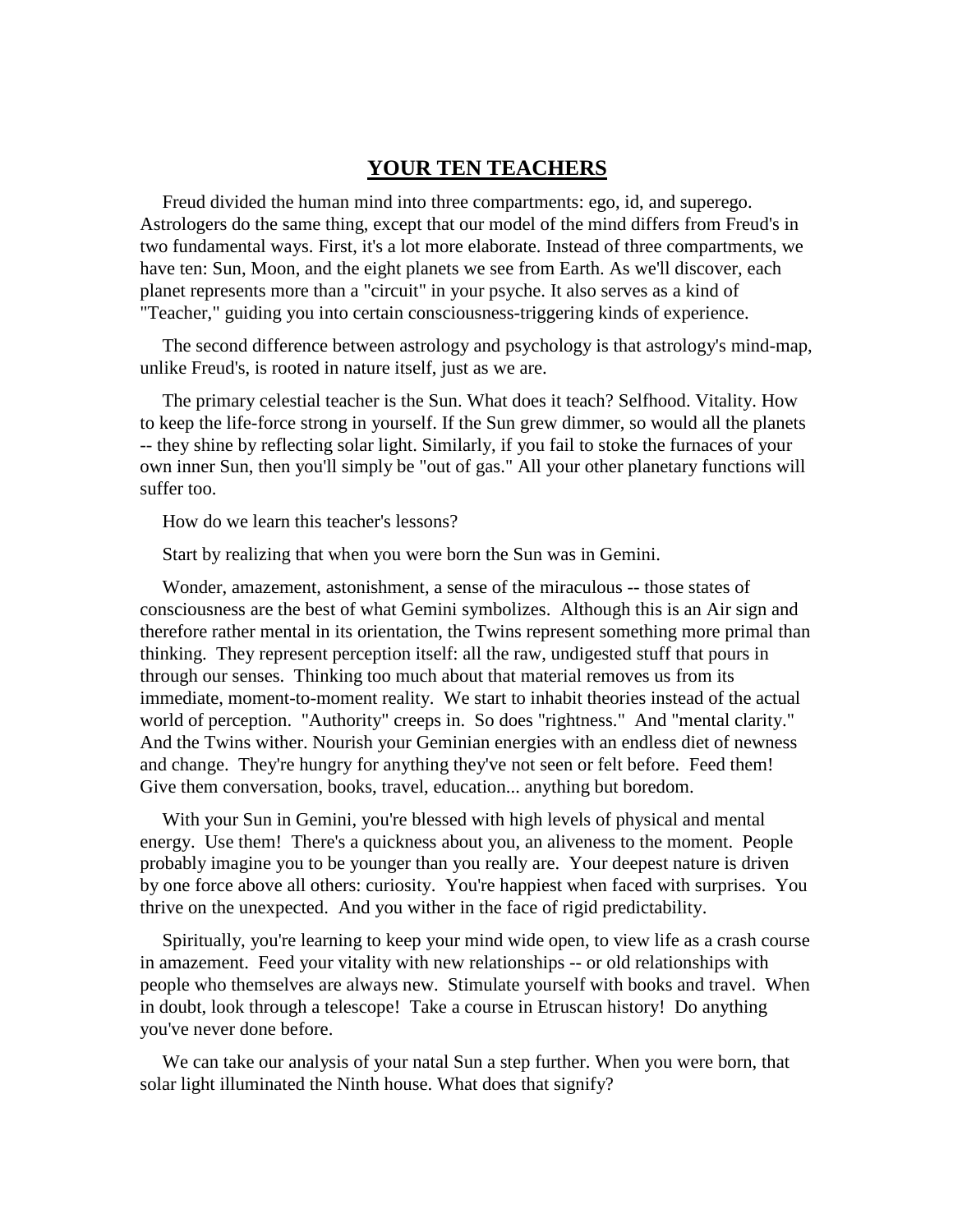Start by realizing that Houses represent twelve basic arenas of life. There's a House of Marriage, for example, and a House of Career. Always, we find an element of "fate" in our House structures; the "Hand of God" continually presents us with existential and moral questions connected with our emphasized Houses. How we react and what we learn -- or fail to learn -- is our own business.

One brief technical note: Sometimes the Sun, the Moon, or a planet lies near the end of the House. We then say it's "conjunct the cusp" of the subsequent House, and interpret it as though it were a little further along... in the next House, in other words.

The House of Long Journeys over Water -- that's one old name for this part of the birthchart. Since you have energy focused here a fortune-teller would say,"I see travel in your stars." True enough, although a deeper way of expressing the same notion is that immersing yourself in cultures outside the one into which you were born is a pivotal spiritual catalyst for you.

There are other kinds of catalytic journeys. Getting a wide education, formally or informally, is one. So is anything that breaks up the normal routines of life and thought. Even learning to hang-glide.

Ultimately, in the Ninth House you weave a grand scheme of life's meaning and purpose, at least your own version of it. This is the House of Religion... provided we recognize that many major world religions have no churches or temples. Cynicism is one such religion. Existentialism, Materialism, and Science are others, not to mention Christianity, Buddhism, Judaism and so on.

With the Sun in the Ninth House, you have to pack the experiences of two or three lifetimes into a single lifetime. That means being willing to say good-bye to safe havens, to avoid the human tendency to drift into routines. The motif of the Quest is strong in your destiny-pattern. It manifests as travel, but also as a search for knowledge and meaning. Trust yourself; don't be seduced by "practicality"; above all, recognize that we're all just pilgrims in this world, here for a moment, then gone, carrying only what our souls have managed to digest.

The next step in our journey through your birthchart carries us to the Moon.

As you might expect, Luna resonates with the magical, emotional sides of your psyche. It represents your mood, averaged over a lifetime. As the heart's teacher, it tells you how to feel comfortable, how to meet your deepest needs. While the Sun lets you know what kinds of experiences and relationships help you feel sane, the Moon is concerned with another piece of the puzzle: feeling happy.

When you were born, the Moon was in Capricorn.

Tell the truth about Capricorn and you start sounding like a voice out of the Boy Scout Handbook. Here are the key concepts: integrity, character, morality, a sense of personal honor. Those are the Sea-Goat's evolutionary themes. They all boil down to the capacity of will to dominate every other aspect of our natures, including emotion.

The Capricornian part of you needs to begin by asking itself one critical question: In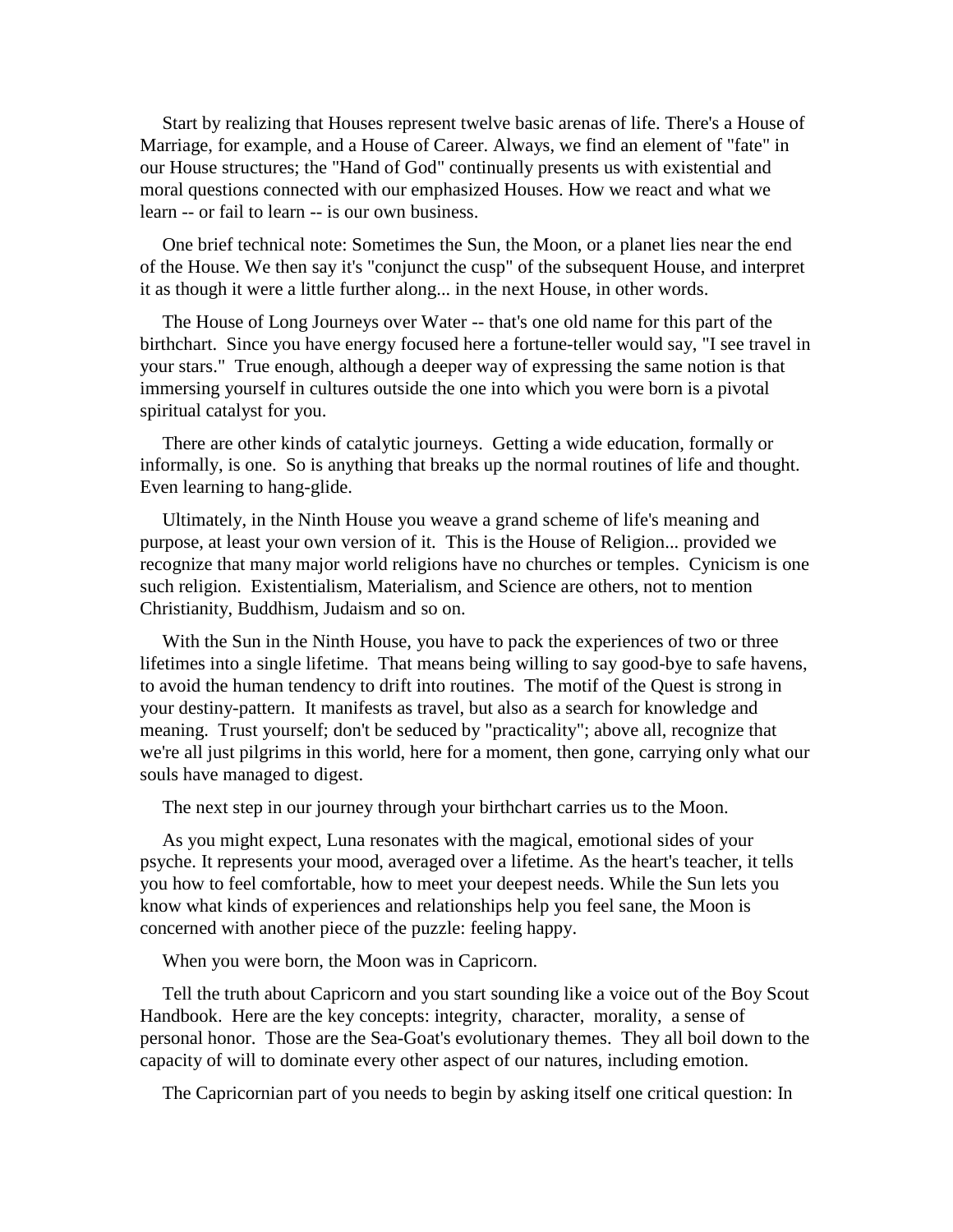the part of my life touched by the Sea-Goat, what is the highest truth I know? The rest is simple... at least simple to understand. Just live it. Keep a stiff upper lip, and do what's right.

But be careful. There's nothing wrong with expressing feelings as long as they're not doing your decision-making for you. If you're tempted to do something wicked, don't be afraid to mention it. Otherwise, half the world will think you're a saint while the other half thinks you're a pompous ass. And neither half will get within a light-year of your human heart.

With your Moon in Capricorn, you have vivid emotions and ravenous hungers... but often you find yourself in situations where expressing them is dangerous, inapropriate, or ethically questionable. The effect is a bit like dynamite exploding in a steel room. From an evolutionary perspective, you are taking a master class in self-discipline. The plain fact is that, spiritually, you've come to a place in the journey where you need to toughen up.<br>To feel comfortable, you need to feel that you have embarked upon Great Works --

long-term projects that require concentration, commitment, and excellence. Paradoxically, you relax by working. Inactivity, at least more than a few hours of it, tends to make you nervous and tense.

Be wary of holding too much inside you; sometimes that's necessary, but many times it's not. The Moon is emotion and Capricorn means self-discipline: one translation is that you are learning the discipline of appropriate emotional self-expression.

Going farther, we see that your Moon lies in the Fourth house of your chart.

Peel away the layers of the psychological onion, get down to the core of your being, the realm of your heros and nightmares -- you've entered the Fourth House. This is psychic bedrock. Traditionally, it's the House of the Home. That's a valid notion in lots of ways. First, with any astrological factor in this part of the birthchart, you're at least "minoring in psychology" and that process requires a safe haven; hence, you feel an elevated need for the privacy and security of the "nest." Second, much of your psychic bedrock was profoundly influenced -- or scarred -- by your childhood experiences. Many of your most fundamental challenges spin off the effects of a powerful parent upon your present character. Third, "Home" is "where you're coming from" -- and this House answers that question in the deepest way: it's the core of your being.

With the Moon in the Fourth House, you have a natural combination: emotional, subjective Luna in the House of the Heart. The effect is to turn the volume way up on feelings. But there's a catch: The Fourth House is a hidden place, far below the horizon of the birthchart. Things there are basic to us, but they often have a hard time surfacing. "Still waters run deep" -- it's a cliche, but it captures the spirit of your lunar position.

You need a safe, quiet home, and you need a lot of time there. At some point, if you play your cards right, you'll really put down roots in a piece of land. There's even a good chance you'll figure out a way to make your living without leaving the place.

There's a third critical piece in your astrological puzzle -- the Ascendant, or rising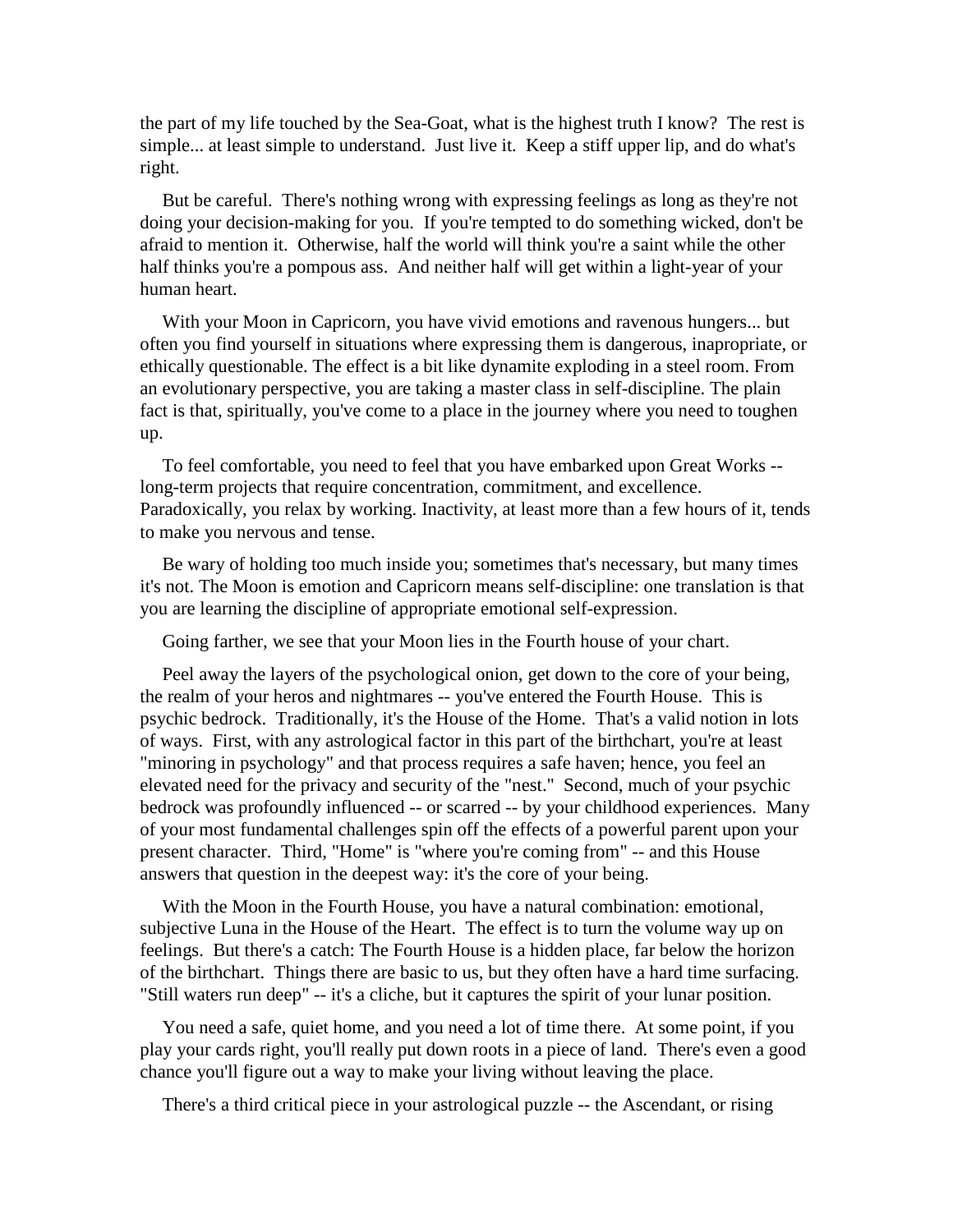sign. Along with the Sun and Moon, it completes the "primal triad." What is it? What does it mean? Simple -- the Ascendant is the sign that was coming up over the eastern horizon at the instant of your birth. It's where the sun is at dawn, in other words. In exactly the same way, the Ascendant represents how you "dawn" on people -- that is, how you present yourself. It's your "style," or your "mask."

The ascendant means more than that. It symbolizes a way you can help yourself feel centered, at ease, comfortable with who you are. If you get its message, then something wonderful happens: your style hooks you into the world of experience in a way that feeds your spirit exactly the kinds of events and relationships you need. Your soul is charged with more enthusiasm for the life you're living -- and you feel vibrant, confident, and full of animal grace.

When you took your first breath, Libra was lifting over the eastern horizon of Los Angeles, CA. Let's begin our analysis by considering the meaning and spiritual message of the sign of "The Artist".

Perfect equilibrium. That's the spirit of the Scales. When Libra realizes its evolutionary aim, the nervous system is as still as a dark pool on a windless summer evening. Outwardly, Libran energy often looks as though it's already there: it seems graceful and balanced, even unflappable. Inwardly, it's another story: the Libran part of you is tuned as tight as the high string on a violin. Spirit gave you some advice back before you were born: don't pluck it. And don't let anyone else pluck it either.

Inevitably, with your terrific sensitivity, you'll get rattled from time to time. What can you do about it? Watch a ballet, or any other beautiful thing. The outer harmony will internalize; you'll sigh, releasing tension. That's the Libran evolutionary strategy in a nutshell: flood your senses with perceptions of beauty. It will soothe you, lifting you closer to the unbreakable serenity which is the true goal of this sign of the zodiac.

With Libra rising, you radiate grace and friendliness. Instinctively, people feel at ease around you... which spotlights the central characteristic of your outer self: courtesy. In this context that word doesn't mean being painfully "proper" all the time; instead it implies the capacity to grease the social wheels, to help people feel accepted and natural. You have that skill in abundance.

You feel most centered when you're creating harmony -- and that covers a lot of bases. Encouraging friends to relax and unwind certainly is part of it. But you can also create harmony between colors, shapes, and sounds. We call that "art," and expressing yourself artistically is quite self-affirming for you. Similarly, you can create harmony inside yourself by letting beauty wash over your senses, or by simply sitting quietly in an elegant place.

What have we learned so far? Quite a lot. Astrologers use the primal triad of Sun, Moon, and Ascendant in much the same way people who know just a little astrology use Sun signs. The difference is that while there are only twelve Sun signs, there are 1728 different combinations of all three factors. So when we say that you are a Gemini with the Moon in Capricorn and Libra rising, that's a very specific statement.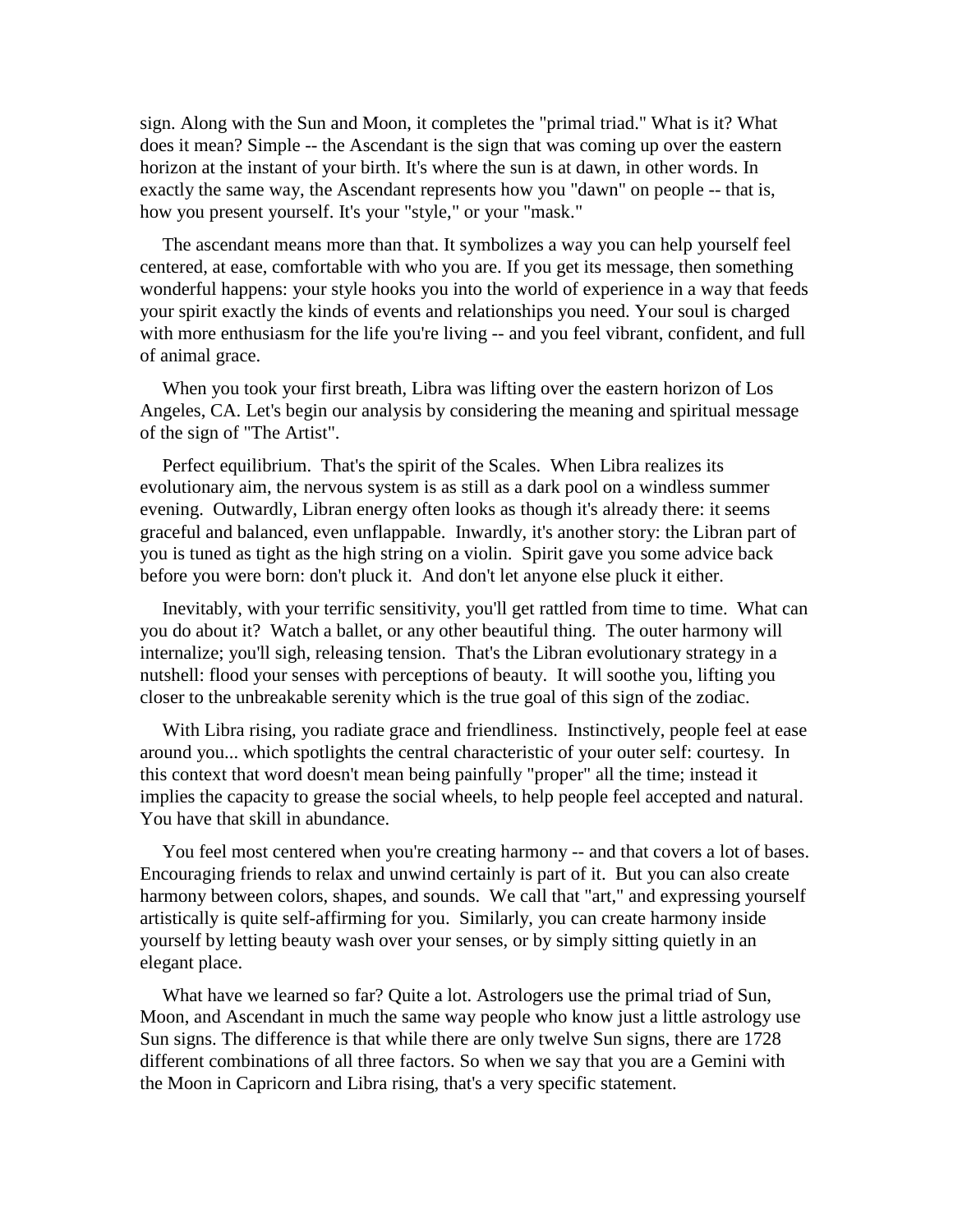Here's a way to make those words come even more alive. Traditionally, signs are connected with Bulls and Sea-Goats and Scorpions -- creatures we don't see every day. But we can translate those images into more modern archetypes.

We can say you are "The Storyteller", or "The Journalist", or "The Witness". Those are just different ways of saying you have the Sun in Gemini.

We can say you have the soul of "The Authority", or "The Prime Minister", or "The Boss"... your Moon lies in Capricorn, in other words.

We can add that you wear the mask of "The Artist", or "The Diplomat", or "The Lover". Those images capture the spirit of your Ascendant, which is Libra.

You can combine those archetypes any way you want. And you can go further: Once you have a feel for the three basic signs in your primal triad, you can make up your own images to go with them. Whatever words you choose, those simple statements are your fundamental astrological signature. It's your skeleton. Our next step is to begin adding flesh and hair to that skeleton by considering the planets.

Unsurprisingly, planets can gain prominence in a birthchart through association with the Sun, Moon, or Ascendant. These three are power brokers, and any linkage with them boosts a planet's influence.

We find exactly that situation in your case. Neptune lies in your First House, a part of the chart which is really just an extension of the Ascendant. Thus, Neptune adds yet another tone to your "mask," modifying and deepening some of what we've already seen.

You're lying in your bed, going to sleep. Suddenly a jolt runs through your body. You just "caught yourself falling asleep." Where were you two seconds before the jolt? What were you? Astrologically, the answer lies with Neptune. This is the planet of trance, of meditation, of dreams. It represents your doorway into the "Not-Self." Based on the sign the planet occupies, we identify a particularly critical spiritual catalyst for you... although we need to remember that Neptune remains in a Sign for an average of a little over thirteen years, so its Sign position actually describes not only you, but your whole generation. Its House position, however, is more uniquely your own.

Neptune was passing through Scorpio. Thus, to trigger higher states of consciousness in yourself and to stimulate your psychic development, you may choose to follow the Path of the Sorcerer... that is consciously, intentionally to seek access to the power aspects of the Great Mystery, perhaps through the mastery of healing techniques, or a study of shamanistic traditions, or the use of divinatory methods such as astrology or the tarot cards. Without exposure to the purifying, soul-bleaching effects of what we could broadly call"magic," you tend to drift away from Spirit, losing yourself in the mazes of daily life.<br>At your birth, Neptune was about to rise -- in your First House, in other words. This is

a position of great prominence for any planet. As a result, we recognize that Neptunian qualities (psychic sensitivity, spiritual leanings) figure vividly in your character, and that those qualities show--people sense them in you. At your best you wear the mask of the mystic, but you can also wear the mask of the chameleon, changing your colors to fit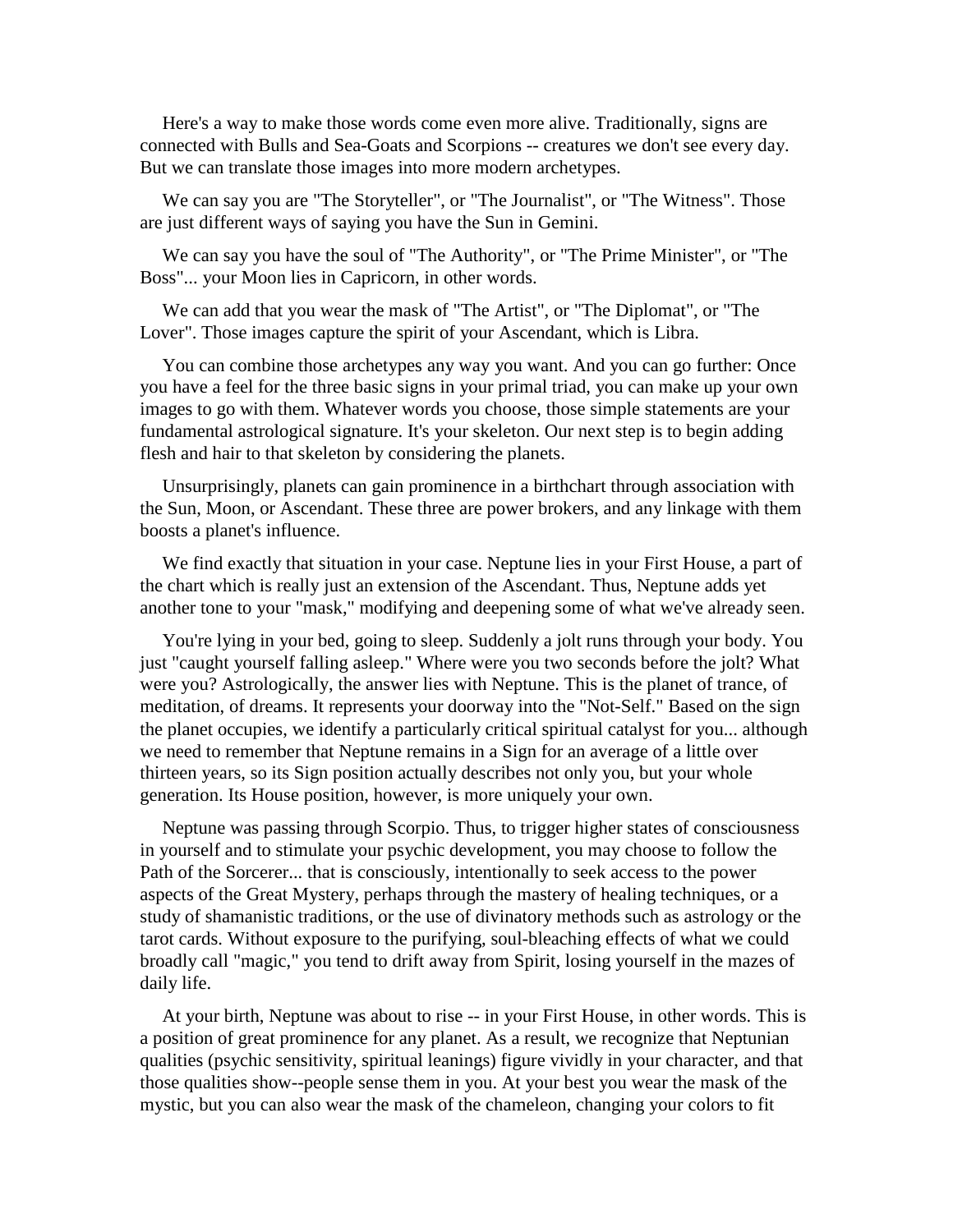your surroundings and thereby losing track of your own vision and momentum. The cure? Keep Neptune healthy by feeding it meditative silence, ideally once a day.

A planet can gain authority by sharing a House with the Moon. We find that situation in your chart. Saturn is bathing in moonlight, occupying the Fourth House along with Luna.

Look at a NASA photo of Saturn. The icy elegance of the planet's rings, the pale understatement of the cloud bands... both hint at the clarity and precision which characterize Saturn's astrological spirit. Part of the human psyche must be cold and calculating, cunning enough to survive in the physical world. Part of us thrives on self discipline, seeks excellence, pays the price of devotion. Somewhere in our lives there's a region where nothing but the best of what we are is enough to satisfy us. That's the high realm of Saturn. In its low realm, we take one glance at those challenges and our hearts turn to ice. We freeze in fear, and despair claims us.

The iconoclastic terrain of Aquarius offers a region of profound spiritual challenge for you, as Saturn was passing through that sign at your birth. You must learn to steel yourself in the face of the Water-Bearer's shadow side: phony eccentricity. There is an element of genius -- that is, radical independence of mind -- in your character. Develop it! Push it to its edges! That's how you were born to distinguish yourself, not through mere contrariness. Support that journey in practical, Saturnian terms by fortifying yourself with concrete skills and strategies -- especially ones pertinent to Saturn's House in your birthchart. Which House was that?

The Fourth! The arena of life where we encounter the primal roots of our personhood - - our family, our homeland, and most significantly, our "personal myth." With Saturn here, digging for those roots is a labor that calls for sustained effort, not to mention considerable moral courage. The journey may involve psychotherapy or even something akin to detective work regarding your early life.When you arrive at your own center, what you will find there is a Survivor--a wise one.

Your birthchart displays another area of heightened activity: the Eighth House. The reason for that is simple -- there's a lot of planetary activity. With Mercury and Mars in that area of your life, it is charged with activity, soul lessons, and opportunities for personal development. Before we even consider the planets separately, our first step is to explore this piece of existential real estate in broad terms.

In the Eighth House you experience three basic human instincts in a radically heightened way. The first instinct is sexual -- not simply having intercourse, but also allowing yourself to bond fully with a partner, letting the primal sexual "program" in your deep psyche manifest, riding the roller coaster, trusting it, even though noÿone can completely understand it.

Death is the second Eighth House instinct. Again, we let ourselves flow with something deep within us, learning consciously something that our cells know automatically -- that death, like sex, is just another biological roller coaster, spooky maybe, but worthy of trust... which leads directly to the third instinct: our sense of immortality. Something deep and trans-rational in us knows there is a realm beyond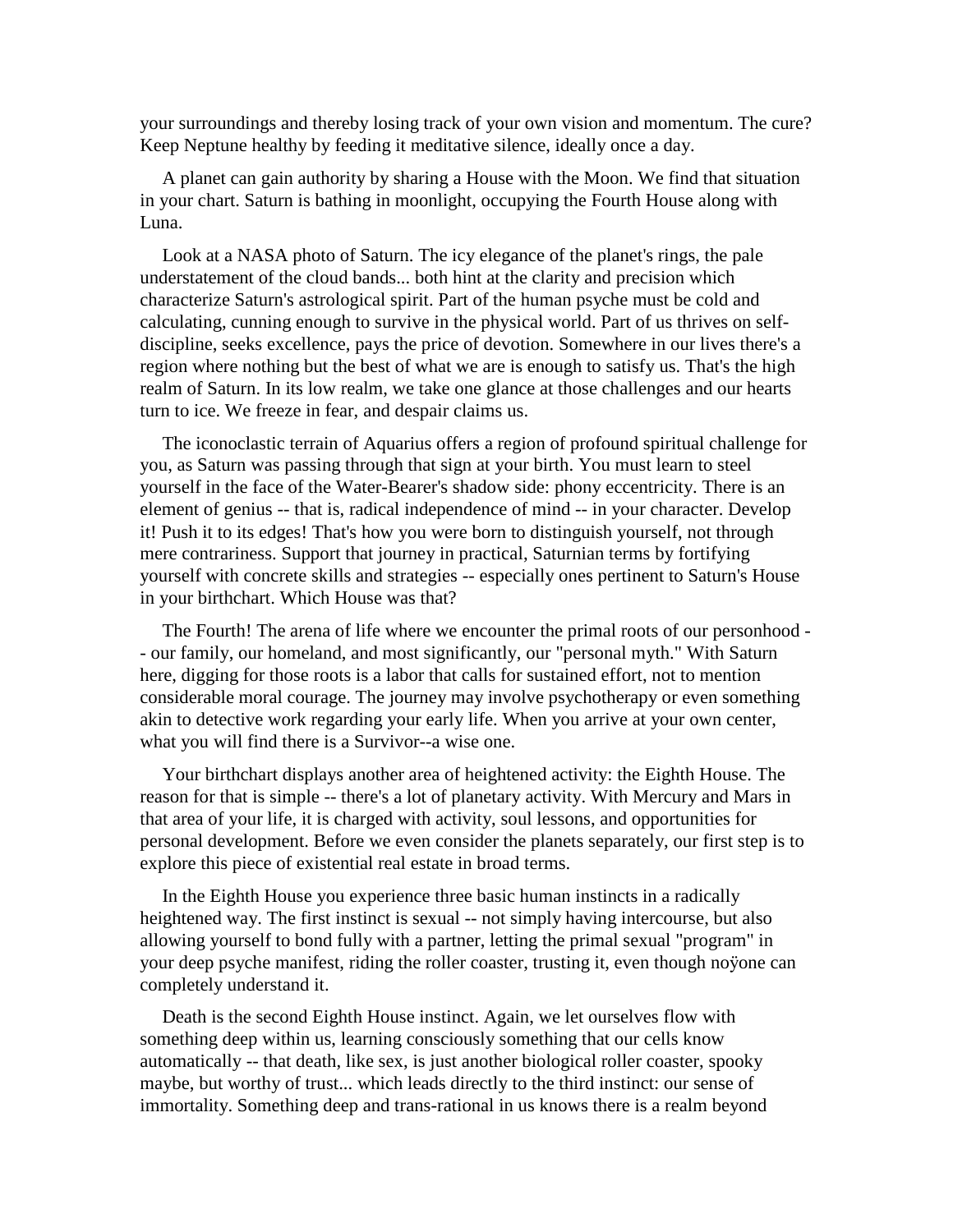death. Life has an "occult" dimension -- that is, a hidden one. Without an acceptance of that intuitive feeling, we live forever under a shadow of futility and foreboding.

You have lessons here. Let's consider them.

Mercury buzzes around the Sun in eighty-eight days, making it the fastest of the planets. It buzzes around your head in exactly the same way: frantically. It's the part of you that never rests -- the endless firing of your synapses as your intelligence struggles to organize a picture of the world. Mercury represents thinking and speaking, learning and wondering. It is the great observer, always curious. It represents your senses themselves and all the raw, undigested data that pours through them.

Mercury is in heaven -- which is to say it is in Gemini, its favorite sign. This is a powerful, natural, combination which massively stimulates your curiosity and your enthusiasm for the pleasures of the mind: knowledge, witticism, intelligent conversation. Spiritually you are learning about the difficulties of keeping your mind radically open when you're so good at constructing convincing -- and maybe addictive -- theories.

With the traditional "Messenger of the Gods" occupying your Eighth House, your intelligence is exploring the realm of mystery. Instinctively, you are a student of all that's "taboo," all that's hidden and dark. Sexually, anyone with whom you can sustain longterm passion is mentally sharp, eager to share thoughts about the Journey, and willing to discuss anything, however unsettling. Such a person likely reads books... and does so without moving his or her lips!

Pale red Mars suggested blood to our ancestors, and they named it the War God. That's an effective metaphor -- Mars does represent violence. But today we go further. The red planet symbolizes the power of the Will. Assertiveness. Courage. Without it, there'd be no fire in life.No spark. Where your Mars lies, you are challenged to find the Spiritual Warrior inside yourself, the part of you that's brave and clear enough to claim your own path and follow it.

Mars lies quietly in Taurus... waiting. This is an odd combination, but a powerful one. The bull's patience clashes with the impulsiveness of the red planet. The result, at best, is that they temper each other; under pressure, you tend to remain calm and deductive. That's the good news. The bad news is that you need to avoid doing a "slow burn" when a quick confrontation would be better for everyone. Spiritually you're learning a lot about how to claim your right to have peace and quiet -- forcefully, if necessary.

With the War-God occupying your Eighth House, the archetype of the dark-eyed Mexican Dancer -- moody, passionate, explosive -- figures vividly in your psychological make-up. From an evolutionary perspective, you are developing the courage to deal honestly and effectively with the most basic hungers in your spirit. Sexually, the only kind of partner who'll hold your attention for long is one with whom there is a real exchange of life-force... that is, lots of eye contact, plenty of emotional nakedness, and a spirit of endless risk.

Your birthchart shows still another area where planets congregate: the Eleventh. By combining forces, Uranus and Pluto emphasize that department of your life almost as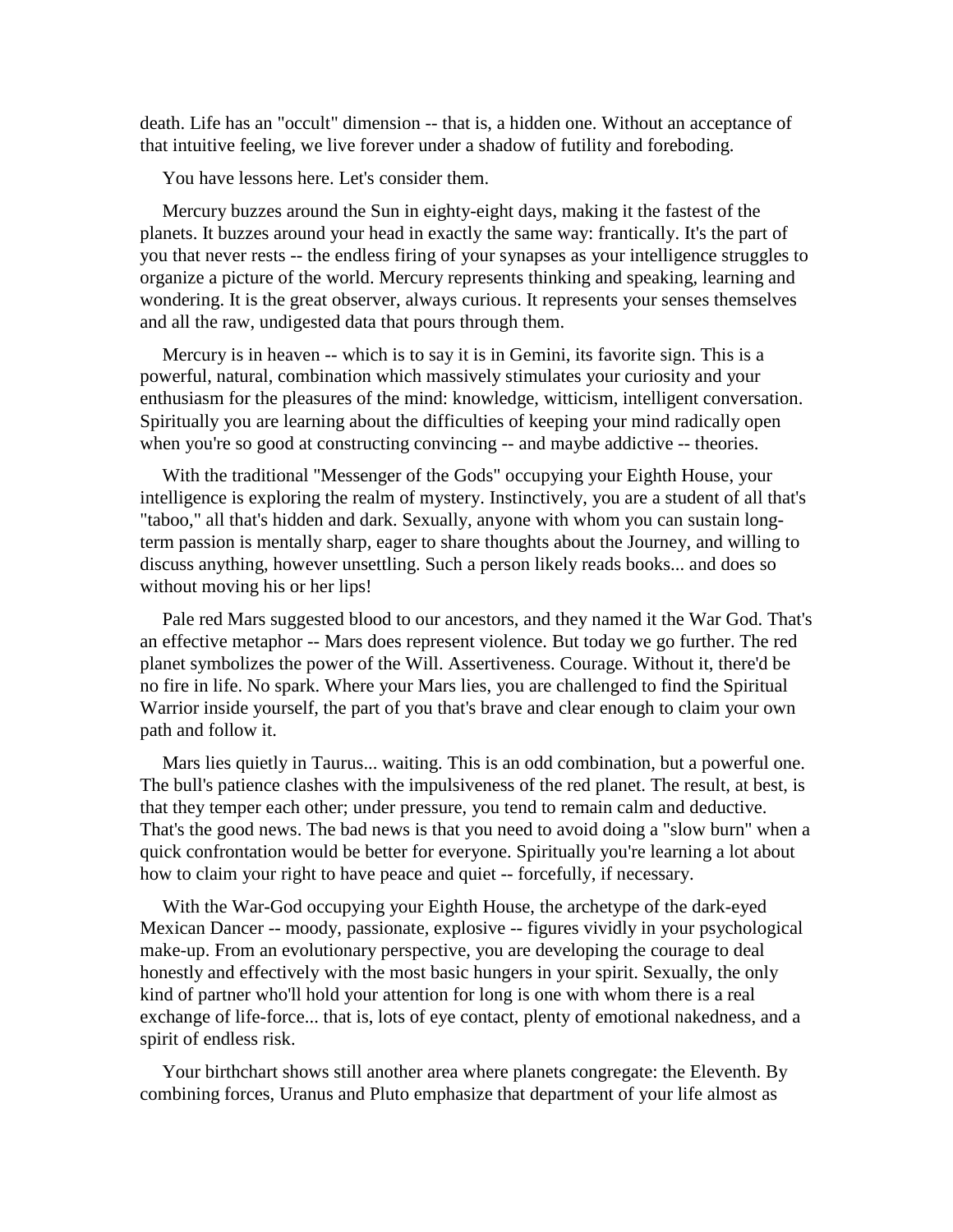powerfully as the Sun or Moon would.

What do you want out of life? What are your priorities? What kind of old person are you in the process of becoming? Those are core Eleventh House issues. The challenge here is to accomplish something many people talk about but few actually do--lead a life; that is, create your future according to your deepest interests and values.

The planetary forces focused in this segment of your birthchart are Teachers dedicated to helping you find the threads of your destiny. They describe what you were born to become -- and warn you of how you look when you're off course.

"House of Friends" is the old name for this part of the birthchart, although "House of Acquaintances" is perhaps more accurate. Intimacy isn't the issue here; teamwork and networking are. But clear priorities must come first, or all those talking faces serve no purpose. They just tie you up in pointless social interactions.

If Uranus were the only planet in the sky, we'd all be so independent we'd still be Neanderthals throwing rocks at each other. There would be no language, no culture, no law. On the other hand, if Uranus did not exist, we'd all still be hauling rocks for Pharaoh. All individuality would be suppressed. This is the planet of individuation... the process whereby we separate out who we are from what everybody else wants us to be. Always it indicates an area of our lives in which, to be true to ourselves, we must "break the rules" - - that is, overcome the forces of socialization and peer pressure. In that part of our experience, what feeds our souls tends to annoy mom and dad... and all the "moms" and "dads" who lay down the law of the tribe.

With Uranus in Leo, the process of individuation for you is tied up with the Path of the Performer. That is to say, you strengthen and clarify your own Uranian identity through cultivating and polishing your innate capacity for creative self-expression -- and without that outlet, you're likely to clog up your life with unnecessary bombast and drama. Consciously chosen forays into the realm of performance, such as theater, music, or even the pursuit of athletic excellence, purify your sense of self, purging out the spurious "inner voices" you've swallowed sitting in front of the great wraparound television set of late twentieth century Industrial Culture.

House of Friends -- that's the old name for the Eleventh House, where your Uranus lies. The issues are broader; not just friends, but also the framework of goals and priorities by which you orient your life. Uranus is your Teacher here and the lessons can be summarized this way: the older you get, the stranger you get! You are on a diverging course from the social mainstream, and you come into increasing conflict with the "tyranny of the normal" as you mature. Trust your path! You have a unique gift for the human family, but you're not ready to offer it until you reach the second half of your life.

"Life's a bitch. Then you die." Go to any boutique from coast to coast; you'll find those words on a coffee mug. Meaninglessness. Like most truly frightening ideas, we make a joke of it. That's Plutonian territory: the realm of all that terrifies us so badly we need to hide from it. Death. Disease. Our personal shame. Sexuality, to some extent. Initially, Pluto asks us to face our own wounds, squarely and honestly. Then, if we succeed, it offers us a way to create an unshakable sense of meaning in our lives. How? Methods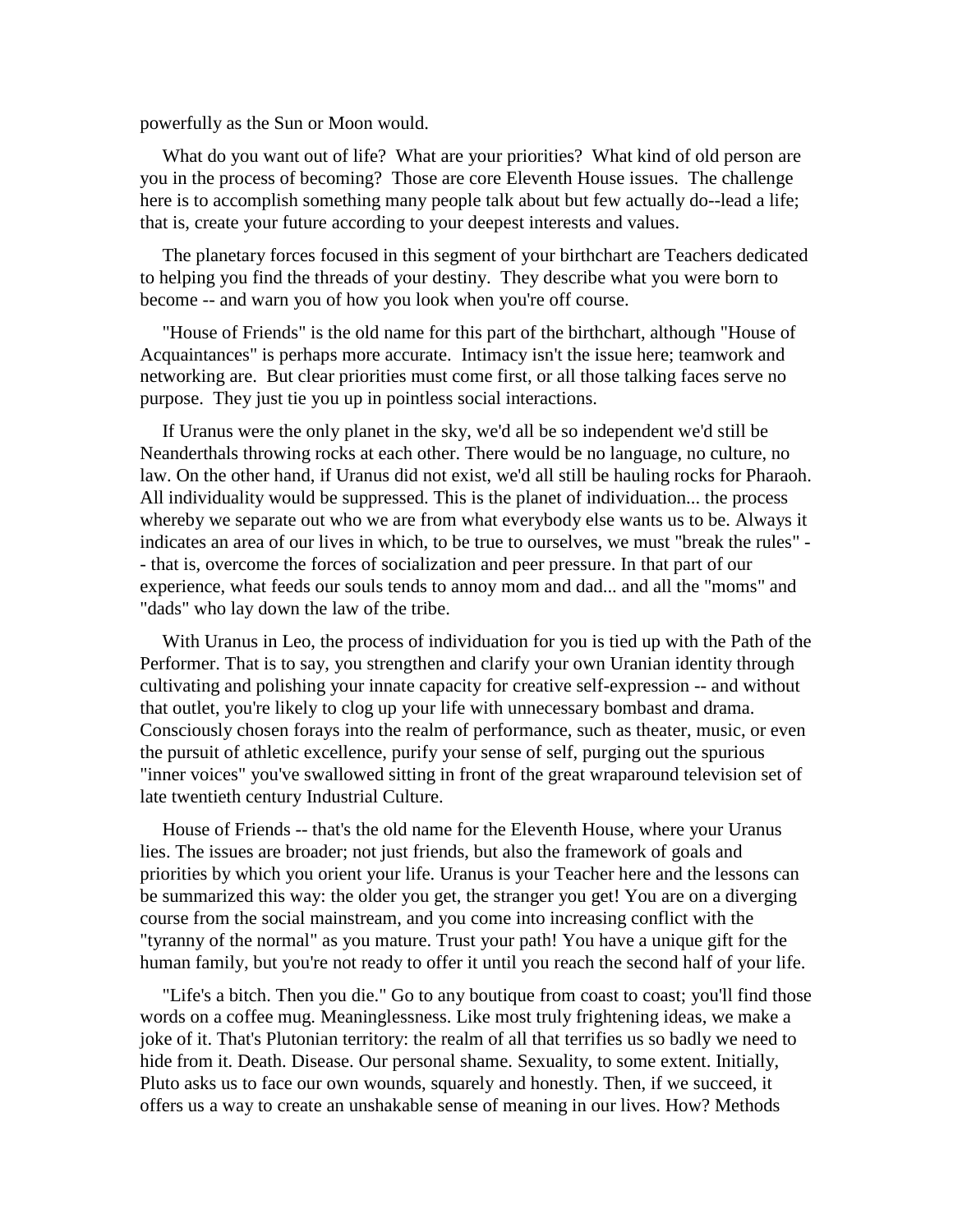vary according to the Signs and Houses involved, but always they have one point in common: the high Plutonian path invariably involves accepting some trans-personal purpose in your life.

One more point: Pluto moves so slowly that it remains in a given Sign for many years. As result, its Sign position in your birthchart refers not only to you but also to your generation. The House position, however, is much more personal in its relevance.

Pluto was journeying slowly through the sign Virgo. Thus the shadow material you are called upon to face has to do with the dark side of the Perfectionist archetype: surrendering to cynicism and defeat. In what part of your life or personal history have you chosen to take refuge in bitterness over the pain of continuing your journey? (If your answer is "Nowhere!" then congratulations... you're Enlightened... or not looking hard enough.)

At the moment of your birth, Pluto gleamed in the Eleventh House -- the part of the natal chart that refers to your future and to the evolutionary flow of your life. You were born under a Plutonian pattern that suggests you'll be affecting the myths and symbols of your community in a significant way... but not until you have some "credibility lines" on your face! The first half of your life is best understood as preamble. One more piece of the puzzle: that transpersonal mission is not something you can accomplish alone. You must operate as the catalyst in the context of a group.

In the final analysis, all planets are important. Each one plays a unique role in your developmental pattern, and failure to feed any one of them results in a diminution of your life. Just because the following planets aren't "having breakfast with the President" through association with the Sun, Moon, or Ascendant doesn't mean we can ignore them.

Take all the planets, all the meteors, moons, asteroids, and comets. Roll them up in a big ball of cosmic mush. They still wouldn't equal the mass of the "King of the Gods" -- Jupiter. Exactly that same bigness pervades the planet's astrological spirit. Jupiter is the symbol of buoyancy and generosity, of opportunity and joy. At the deepest level, it represents faith... faith in life, that is, rather than faith in anybody's theological position papers.

Jupiter stands in Pisces. This is an important piece of information -- maybe a pivotal one. Being human is tough sometimes. When you need to boost your elemental faith in life, your answer lies in following the Way of Dreams. That is, you restore yourself by sitting quietly, getting out of your own way, and just dissolving into that vast, shining space between your ears. For you, happiness is a natural state; when you're sad it's probably at least partly because you've allowed yourself to get overextended, too caught up in the worldly chase. So stop. Breathe. And feel bliss.

In your chart, the "King of the Gods" reigns in the Fifth House -- traditionally the "House of Children." Your nature is playful and self-expressive, and the "inner child" is vibrant inside you. Creativity comes naturally... but, spiritually, you are learning how to use it correctly. Sincerity and risk are the keys; without them, you'll produce a technicolor personality and lots of applause, but little else. The archetype that's trying to break through you is not simply the Bard... it's the Wise Bard.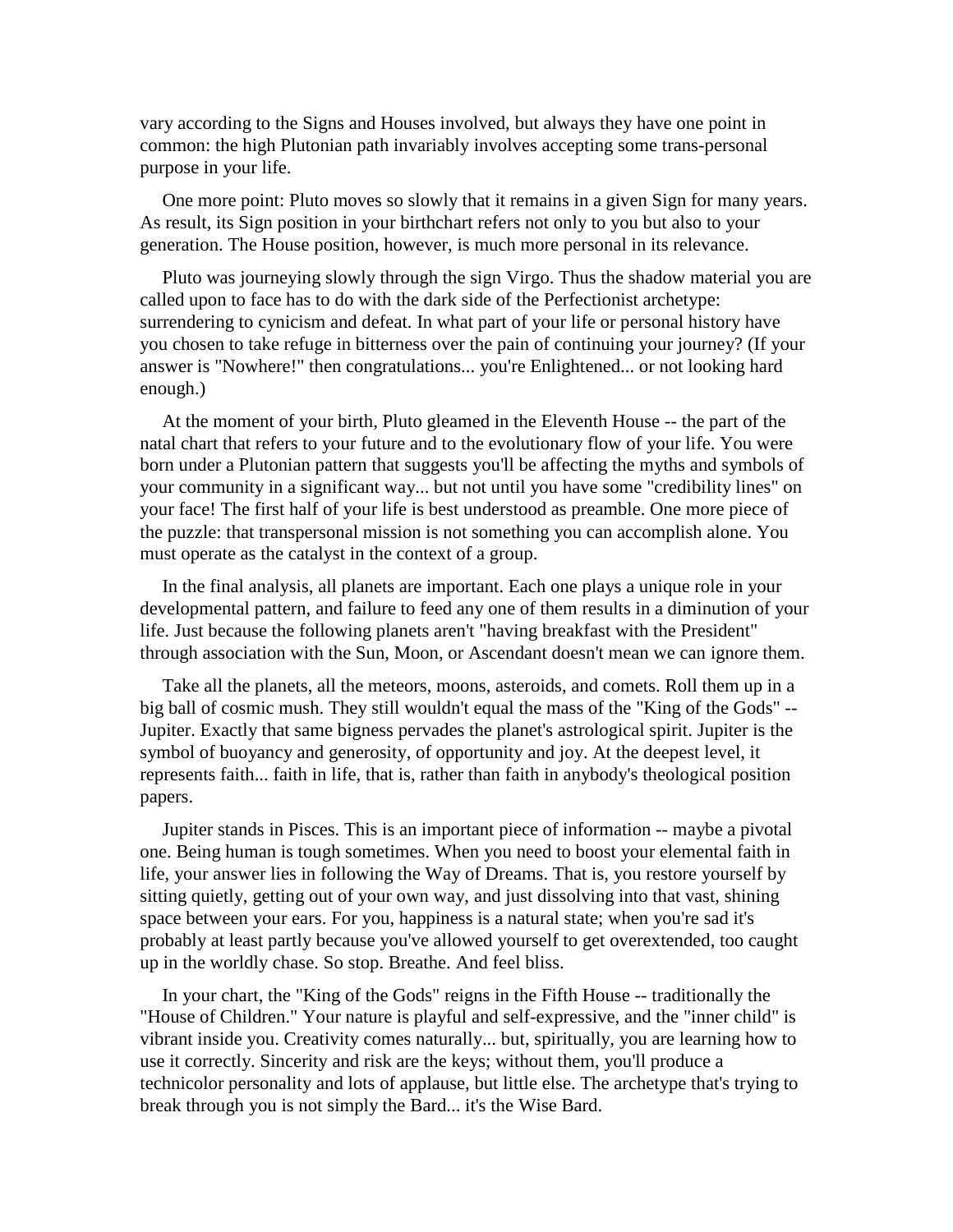Venus is the part of your mental circuitry that's concerned with releasing tension and maintaining harmony. Its focus is always peace, inwardly and outwardly. As such, it represents your aesthetic functions -- your taste in colors, sounds, and forms. Why? Because the perception of beauty soothes the human heart. Venus is also tied to your affiliative functions -- your romantic instincts, your sense of courtesy or diplomacy, your taste in friends. Invariably, this planet has one goal: sustaining your serenity in the face of life's onslaughts.

Venus was passing through Leo. Thus, both your aesthetic sensitivity and your taste in partners is shaped by the dramatic, playful, self-expressive spirit of the Lion. In the realm of beauty, whether natural or wrought by human hands, you have a taste for the monumental, for the lofty goal fully realized. The same goes for friends and sexual partners -- you appreciate people who express themselves with magnanimity and style, people who are unafraid of their own power -- and unafraid of yours too.

With Venus in the Tenth House, your "cosmic job description" is Peacemaker, Counselor, or Artist. An old-fashioned astrologer would simply say you're lucky when it comes to work and status. That's true... in a way. But be careful: Life will dangle cushy positions before you like the worm before the trout... and they conceal the hook of emptiness. (How to avoid it? Go back half a hundred words and re-read your "cosmic job description"... those Venus-sign images describe the paths of joy for you.)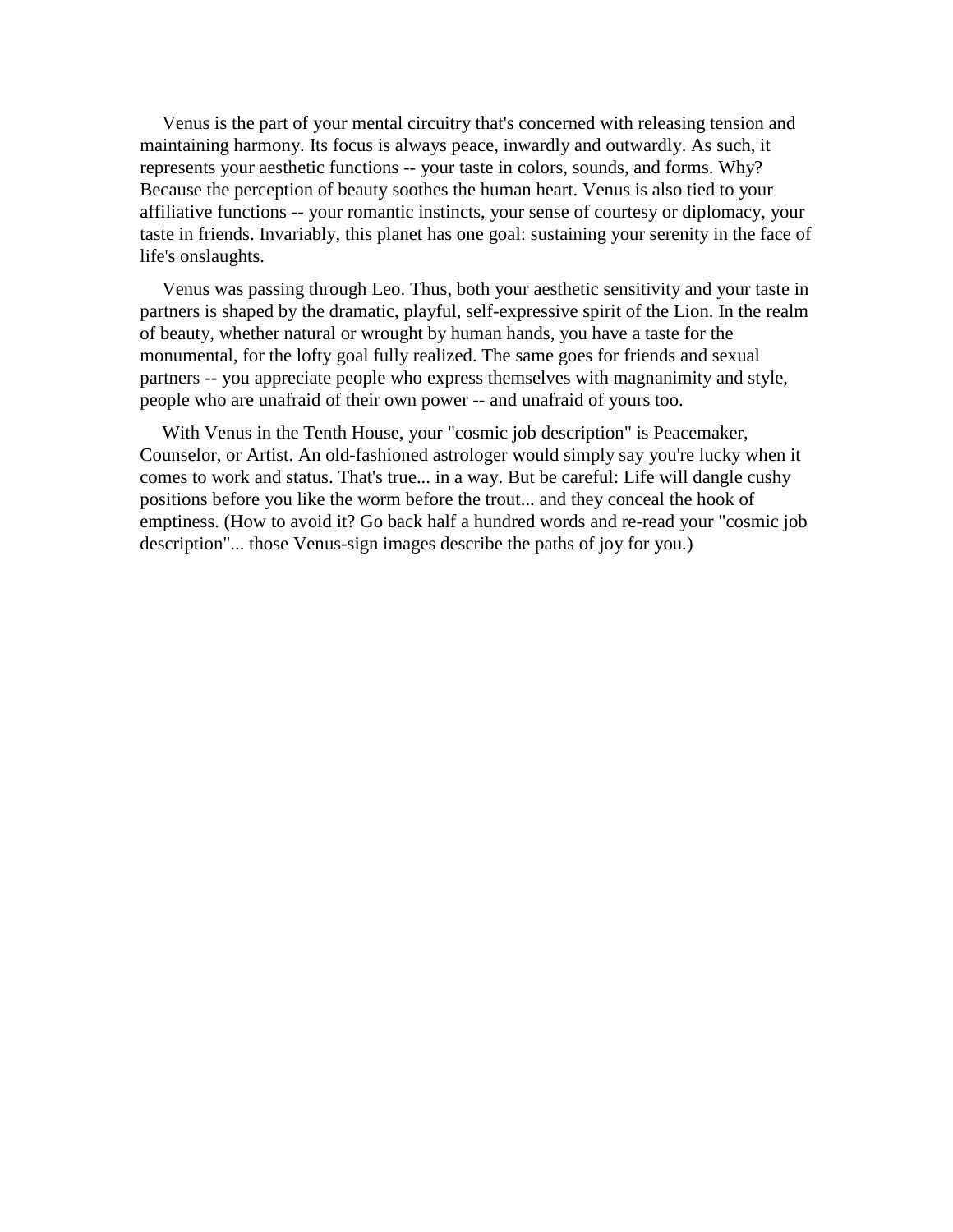#### **Your Lunar Nodes**

#### The soul's journey

Here's a jolly baby. Here's a serious one. An alert one. A dull one. A wise one. Those are common nursery room observations, but they raise a fascinating question: How did that person get in there?

Most of our psychological theory, either technically or in folklore, is developmental theory... abuse a child and he'll grow up to be a child-abuser, for example. But in the eyes of the newborn infant, there is already character. How canthat be? One might say it's heredity, and that's certainly at least part of the answer. A large part of the world's population would call it reincarnation -- that baby, for better or worse, represents the culmination of centuries of soul-development in many different bodies. A Fundamentalist might simply announce, "That's how God made the baby." Who's to say? But all three explanations hold one point in common: They all agree that we cannot account for what we observe in a baby's eyes without acknowledging the impact of events occurring before the child's birth.

In astrology, the South Node of the Moon refers to events occurring before your birth, helping us to see what was in your eyes ten seconds after you were born... however we imagine it got in there! The Moon's North Node, always opposite the South Node, refers to your evolutionary future. It's a subtle point, but arguably the most important symbol in astrology. The North Node represents an alien state of consciousness and an unaccustomed set of circumstances. If you open your heart and mind to them, you put maximum tension on the deadening hold of the past.

As we consider the Nodes of the Moon in your birthchart, we'll be using the language of reincarnation. Whether that notion fits your own spiritual beliefs is of course your own business. If it doesn't work for you, please translate the ideas into ancestral hereditary terms. After all, it makes little practical difference whether we speak of a certain farmer weeding his beans a thousand years before the Caesars as your great, great, mega-great grandfather... or as you yourself in a previous incarnation. Either way, he's someone who lived way back there in history who sort of is you, sort of isn't, and lives on inside you- influencing but not ultimately defining you.

At your birth, the South Node of the Moon lay in Aquarius, the sign of the Exile. Anyone looking into your eyes as you took your first breath would have observed the results of lifetimes spent out of kilter with the dominant myths of whatever culture you were living in: independence, detachment, eccentricity -- and a near defensive quickness in justifying those qualities. In previous incarnations, you've had experiences in which you were sustained by little more than a stubborn indifference to public opinion -- that, or a capacity to keep strategic silence. Now, like the prodigal son, you must learn new lessons: trust, an easy bonhomie with the human family, an expectation of love.

That nascent ability to feel at ease with others is symbolized by your North Node of